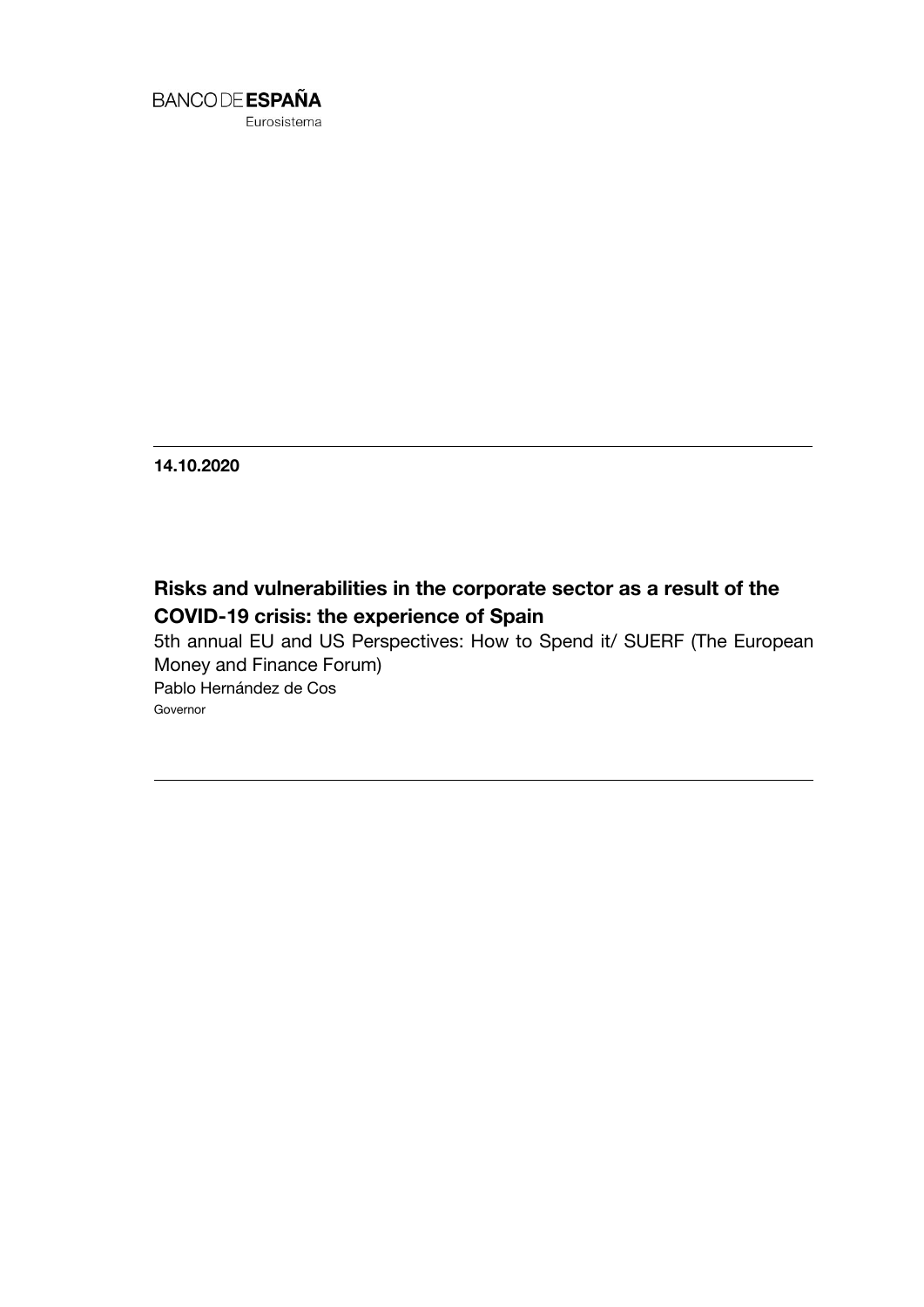Ladies and gentlemen, I wish you a good morning or good afternoon, depending on your time zone. First of all, let me thank the organisers for their kind invitation to participate in this conference.

My presentation will focus on the impact of the COVID-19 crisis on the risks and vulnerabilities of non-financial corporate sector, the role played by policies in tackling these risks and the main challenges ahead. I will illustrate these vulnerabilities and challenges focusing on the Spanish case.

This discussion is very relevant since the activity of the corporate sector has been particularly hit by the crisis and indeed many of the policy measures applied have focused on supporting the viability of firms which, despite being solvent, have seen their liquidity position deteriorate as a consequence of the crisis.

The swift implementation of these policies is being and will continue to be crucial to prevent the temporary shock of the pandemic turning into the closure of many firms and therefore into a permanent loss of productive capacity.

However, these policies have not been able to avoid an increase in the indebtedness of many firms since the beginning of the crisis. The way we handle this deterioration of their balance sheets will have major implications for the macro outlook both in the short and the medium run. Indeed more financial vulnerable firms tend to invest and hire less than firms with a robust financial position<sup>1</sup>. In extreme cases, the vulnerabilities of the corporate sector could lead to the closure of firms, a development which would adversely impact economic growth owing to the possible destruction of part of the productive system and the consequent job losses.

At the same time, there are already signs that the pandemic may give rise to certain structural changes, although the full extent of these is, for the time being, difficult to know. It is crucial that these changes and this structural damage are identified promptly since economic policy cannot indefinitely sustain a sector that is set to undergo a structural reduction in its level of activity. Instead, it should aim to promote and support the adaptation of the productive system to the new realities and the efficient reassignment of resources among industries and firms.

l

<sup>&</sup>lt;sup>1</sup> See, for example, Myers, Stewart C. (1977): "Determinants of Corporate Borrowing," Journal of Financial Economics, 5 (2), 147–175. Kalemli-Ozcan, Sebnem and Laeven, Luc A. and Moreno, David (2019): "Debt Overhang, Rollover Risk, and Corporate Investment: Evidence from the European Crisis," ECB Working Paper No. 2241, Philippon, T. (2010): "Debt Overhang and Recapitalization in Closed and Open Economies," IMF Economic Review, Palgrave Macmillan; International Monetary Fund, vol. 58(1), pages 157-178, August.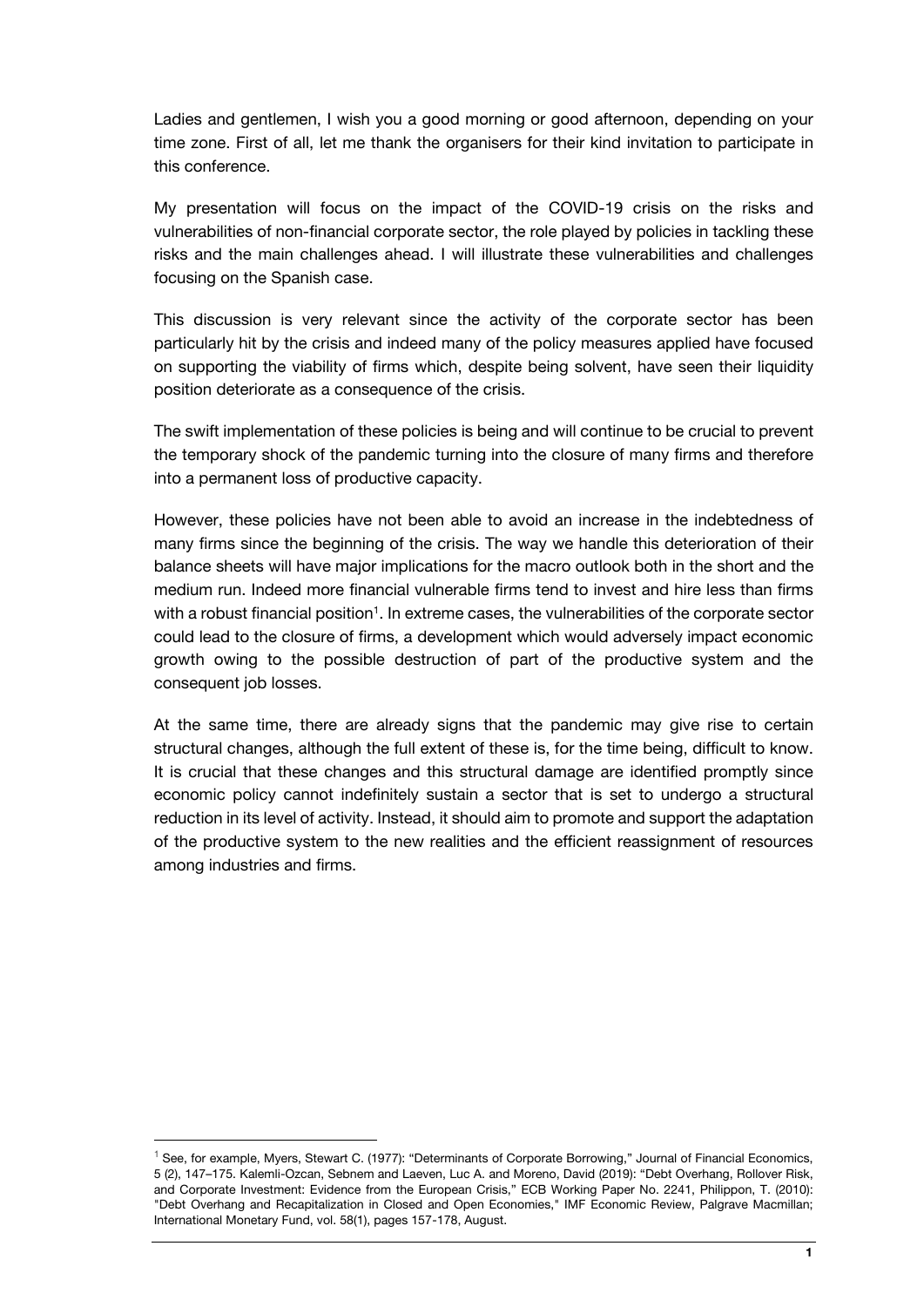# **The impact of the COVID-19 crisis on the Spanish economy**





To put the discussion on corporate sector risks and vulnerabilities in context, I will first briefly review the impact of the COVID-19 crisis in Spain. The Spanish economy has been one of the hardest hit by the pandemic among advanced economies, with GDP experiencing unprecedented quarter-on-quarter declines of 5.2% and 17.8% in the first and second quarter, respectively. In the third quarter, economic activity is expected to have partially recovered, with the latest information pointing to a weakening in growth momentum since the end of July as a consequence of the worsening of the health crisis over the summer months.

Looking ahead, the Spanish economic outlook continues to be highly dependent on epidemiological developments, about which much uncertainty remains. In any case, the latest Banco de España forecasting exercise points to a large GDP fall in 2020 as a whole, which could range between 10.5% and 12.6% depending on how the pandemic evolves and, therefore, on the severity of the measures needed to contain it. In either of the two scenarios considered, this contraction in GDP would be followed by a fairly dynamic recovery in 2021 and 2022. This recovery, however, is expected to be incomplete, meaning that, by the end of the forecasting period, Spanish GDP would still be below its prepandemic level.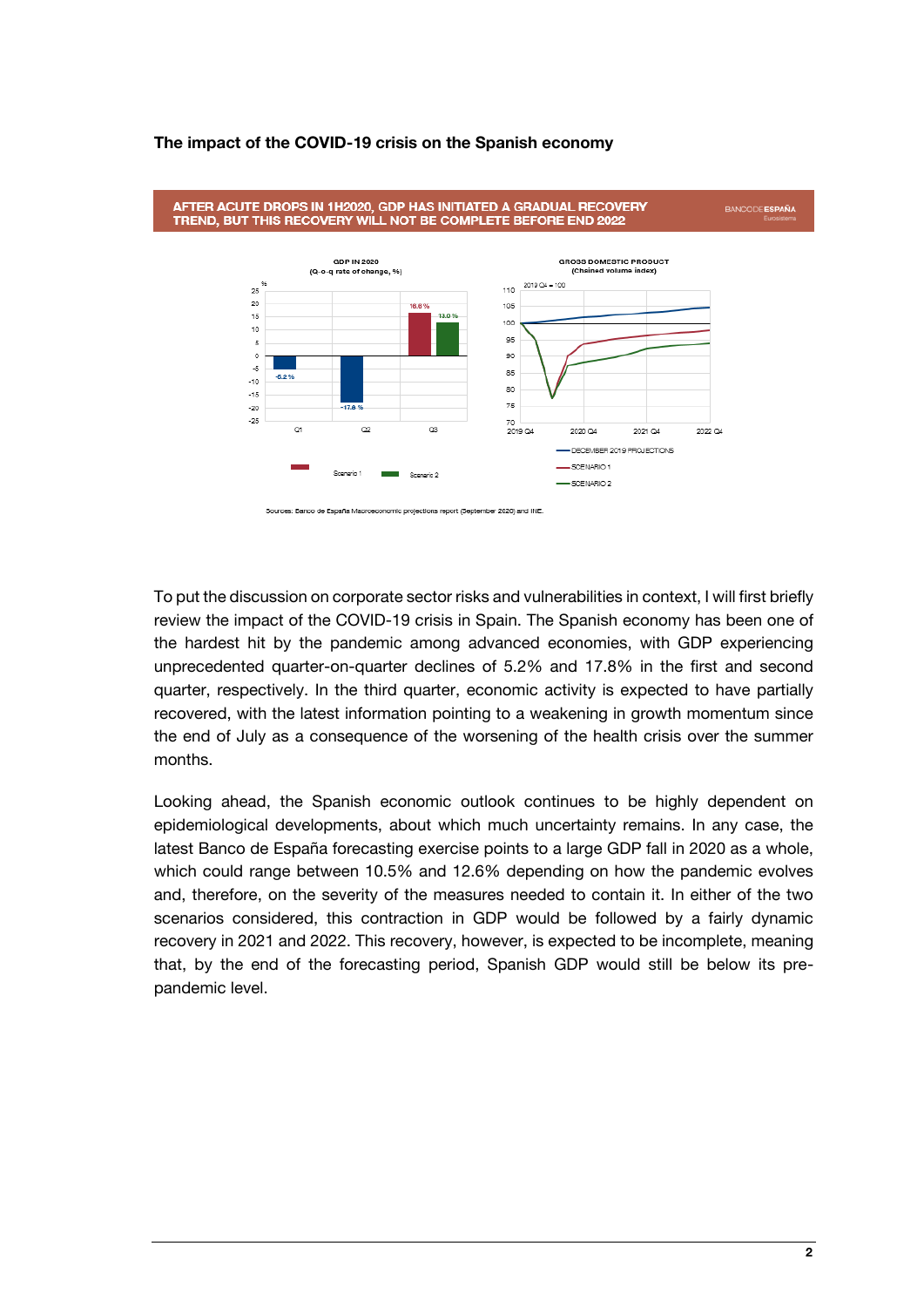## **Firms' liquidity risks and the economic policies implemented to tackle them**

#### THE COVID-19 CRISIS HAS INCREASED FIRMS' LIQUIDITY RISKS DUE TO **BANCODE ESPAÑA BOTH SUPPLY AND DEMAND FACTORS...** . The pandemic has increased credit risks perceived by lenders, which together with the higher economic uncertainty, might discourage them from lending. · Firm's liquidity needs have increased. SHARE OF FIRMS WITH LIQUIDITY NEEDS FIRMS' LIQUIDITY NEEDS, Q2-Q4, 2020 Q2-Q4, 2020 As a % of firms of their proup Chr. 250<br>225 100<br>90 80 200 175<br>150<br>125<br>100<br>75<br>50<br>50<br>25 70<br>60<br>50<br>40<br>30<br>20<br>10  $\frac{1}{2}$ No-pandemic scenario Scenario<sup>-</sup> etail track food sert arcae locomm.<br>activities ■ GENERATED BY INVESTMENT<br>■ GENERATED BY DEBT REPAYMENTS<br>■ GENERATED BY OPERATING ACTIVITY NO-PANDEMIC SCENARIO SCENARIO 1<br>SCENARIO 2 Source: Banco de Espai

Let me now discuss the main risks that firms are facing in this challenging environment. The two main risks are liquidity and solvency risks. I will start with liquidity risk, which arises from the tension between the lesser willingness of lenders to lend and the higher financing needs of firms. The pandemic has increased credit risks perceived by lenders, which together with the higher economic uncertainty, might discourage them from lending. Some lenders might react by demanding a higher risk premium on the interest rate charged on their lending operations, while others may instead decide to cut the amount they are willing to lend. This pattern has been observed in previous crisis episodes and, in particular, during the Great Financial Crisis.

For firms, the shock implies a significant fall in their turnover due to the lockdown measures introduced by authorities to prevent the spread of the virus. The turnover reduction together with the existence of fixed costs translates into an increase in firms' liquidity needs. Firms may cover part of these needs by using their liquid assets or by resorting to the undrawn amounts in their credit lines, but in many cases these buffers will not be large enough considering the size of the shock. Therefore, firms will try to cover their remaining liquidity needs by resorting to fresh borrowing. The result will be an increase in credit demand against the background of a possible contraction in credit supply.

The severity in firms' liquidity risks depends on the amount and composition of liquidity shortfalls and the buffers firms have to cover them. According to micro simulations conducted by Banco de España staff, 68% of firms would have liquidity shortfalls<sup>2</sup> between

1

 $2$  The definition used here considers that a firm has a liquidity shortfall when cash inflows, basically arising from the sales of products or services, are below the payments relating to their operating activity (supplies, rentals, financial expenses and personnel costs) and those arising from their decisions to invest in fixed assets and debt repayments.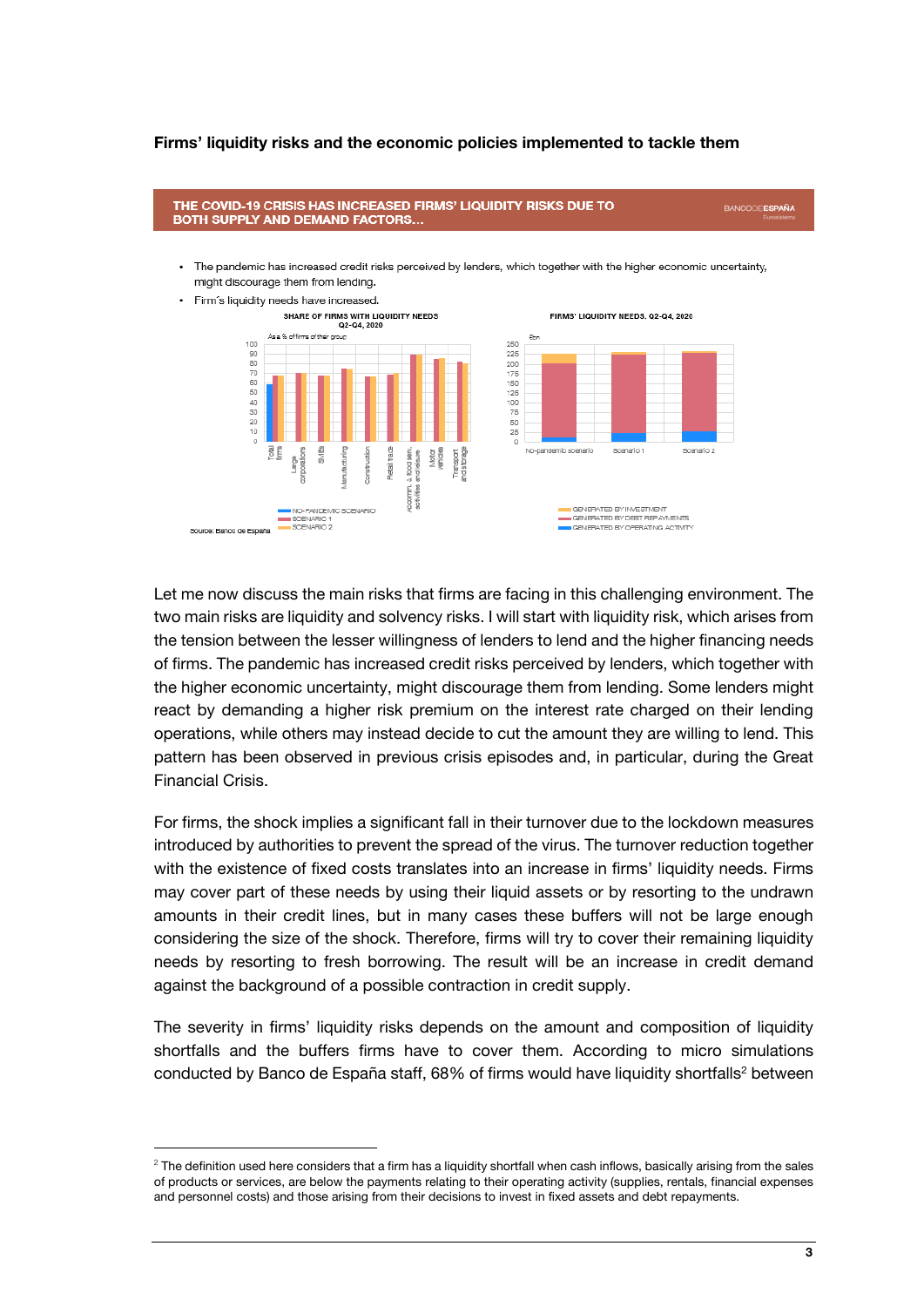April and December 2020, almost 10 pp higher than under a counterfactual scenario of no pandemic<sup>3</sup>.

It is estimated that the corporate sector's overall liquidity shortfalls between Q2 and Q4 2020 will amount to around EUR 230 billion. Ignoring liquidity needs associated with investment in fixed assets, which are less relevant for liquidity risks as this expenditure has a lower degree of commitment and can more easily be avoided, the liquidity shortfall during the same period is estimated to be around EUR 25 bn higher than under the no-pandemic counterfactual scenario.



Additionally, results show that more than half of these liquidity needs could not be covered through the use of both firms' liquid assets and the undrawn amounts of their credit lines. These simulations also show that a prominent portion of firms' aggregate liquidity needs would be generated by companies of low credit quality, which are expected to have more difficulty gaining access to credit, especially in periods of high uncertainty and increasing concerns over credit risks.

All in all, these results suggest that the pandemic outbreak led to substantial liquidity risks for Spanish firms. National and supranational economic policies in different areas (fiscal, monetary and financial) reacted quickly and forcefully to tackle these risks in Spain and other countries. Let me review the main measures taken in this domain and their main goals.

l

<sup>&</sup>lt;sup>3</sup> See Blanco, R., Mayordomo, S., Menéndez, A. and M. Mulino (2020): "Spanish non-financial corporations' liquidity needs and solvency after the COVID-19 shock ". Occasional Paper No. 2020, Banco de España.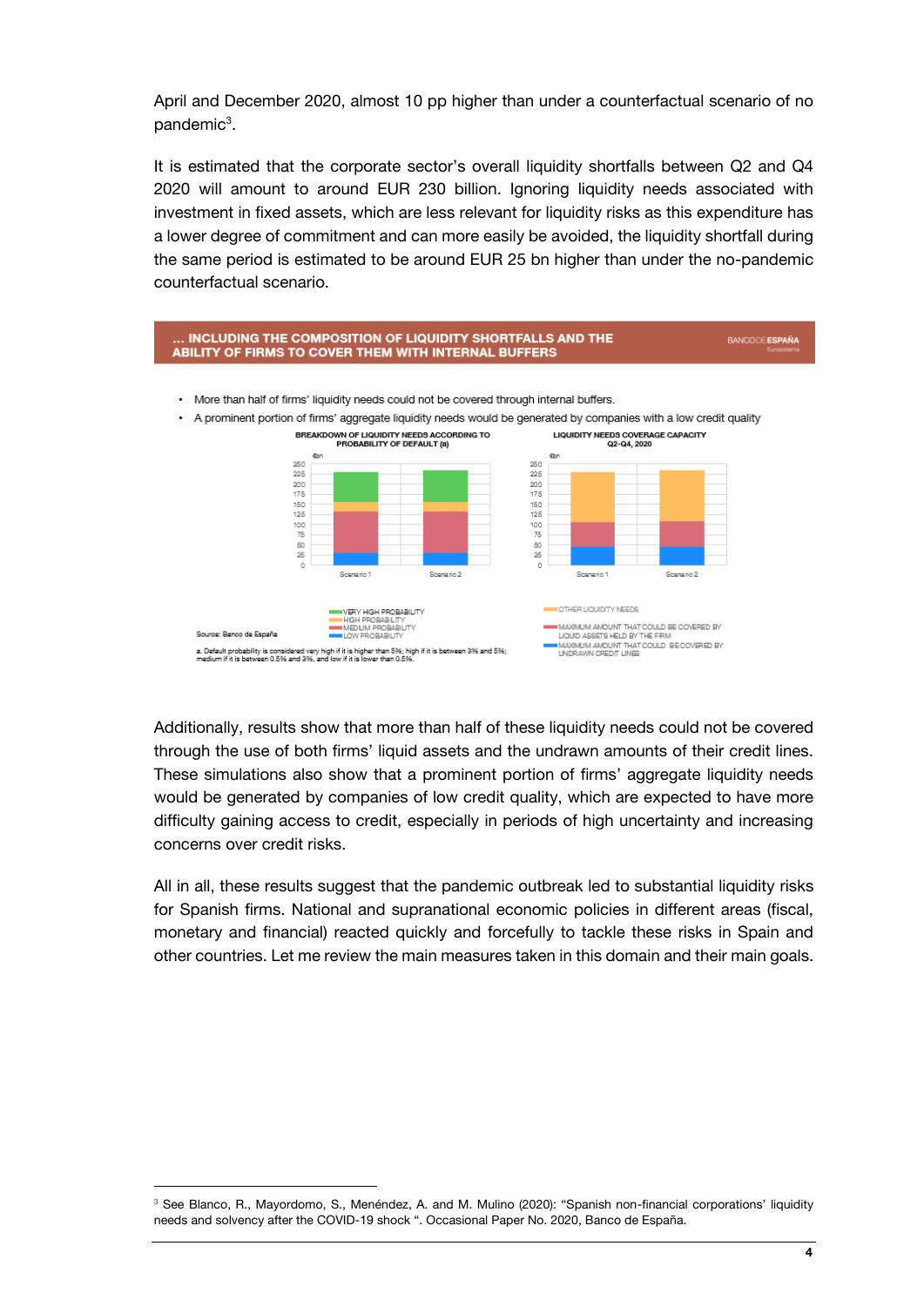#### 1. Fiscal policy:

- . Tax deferrals and a favorable furlough scheme with the aim of reducing firms' short-term liquidity needs.
- . Public loan quarantee programme with an envelope of EUR 140 billion to encourage banks to lend to firms and self-employed.
- 2. Monetary policy:
	- Financing to banks in very favourable conditions to support bank lending.
	- . Increase in the volume of asset purchases to ease financing conditions in fixed income markets and to avert their fragmentation.

#### 3. Financial policies:

- Relaxation of capital and liquidity requirements.
- Changes in the computation of regulatory capital.
- No dividend distributions until 1 January 2021.
- Adaptation of accounting rules.

In the area of fiscal policy, the Spanish Government introduced tax deferrals for firms and a favourable furlough scheme with the aim of reducing firms' short-term liquidity needs. Also, the Government launched a public loan guarantee programme with an envelope of EUR 140 billion to encourage banks to lend to firms and the self-employed. Under this programme, the Government covers up to 80% of the credit losses on loans extended by commercial banks to SMEs and the self-employed, and up to 60%-70%, depending on whether the operation is a loan renewal or a new loan, in the case of loans granted to large firms.

In the area of monetary policy, the ECB took several measures aimed at supporting bank lending by providing financing to banks under very favourable conditions. In particular, it introduced new bridge refinancing operations for banks, improved the conditions of the existing TLTRO III refinancing operations (which give banks incentives to lend to the real economy) and relaxed the collateral framework in order to increase the amount of funds that banks can obtain in these operations.

Additionally, with the aim of easing financing conditions in fixed income markets and averting their fragmentation, the ECB increased the size of the existing asset purchase programme by EUR 120 billion and introduced a new programme (the Pandemic Emergency Purchase Programme) for an amount up to EUR 1.35 trillion. The design of this programme allows for a higher degree of flexibility in the distribution of purchases both over time and across regions to make it more efficient.

Finally, financial policies have also played a role in supporting bank lending. In particular, both macroprudential and microprudential requirements on capital and liquidity for European banks were relaxed. Additionally, the European regulation on capital requirements was reformed, with rule changes affecting sovereign exposures, impairments on nondefaulted exposures, SME support factors and software deductions, among other elements of bank capital calculation. These latest regulatory changes generally involve an increase in banks' capital ratios.

In order for banks to preserve loss-absorption resources in the near future, the ECB and national authorities asked banks to halt dividend distributions until 1 January 2021, and also to refrain from share buybacks and to apply moderate variable remuneration policies.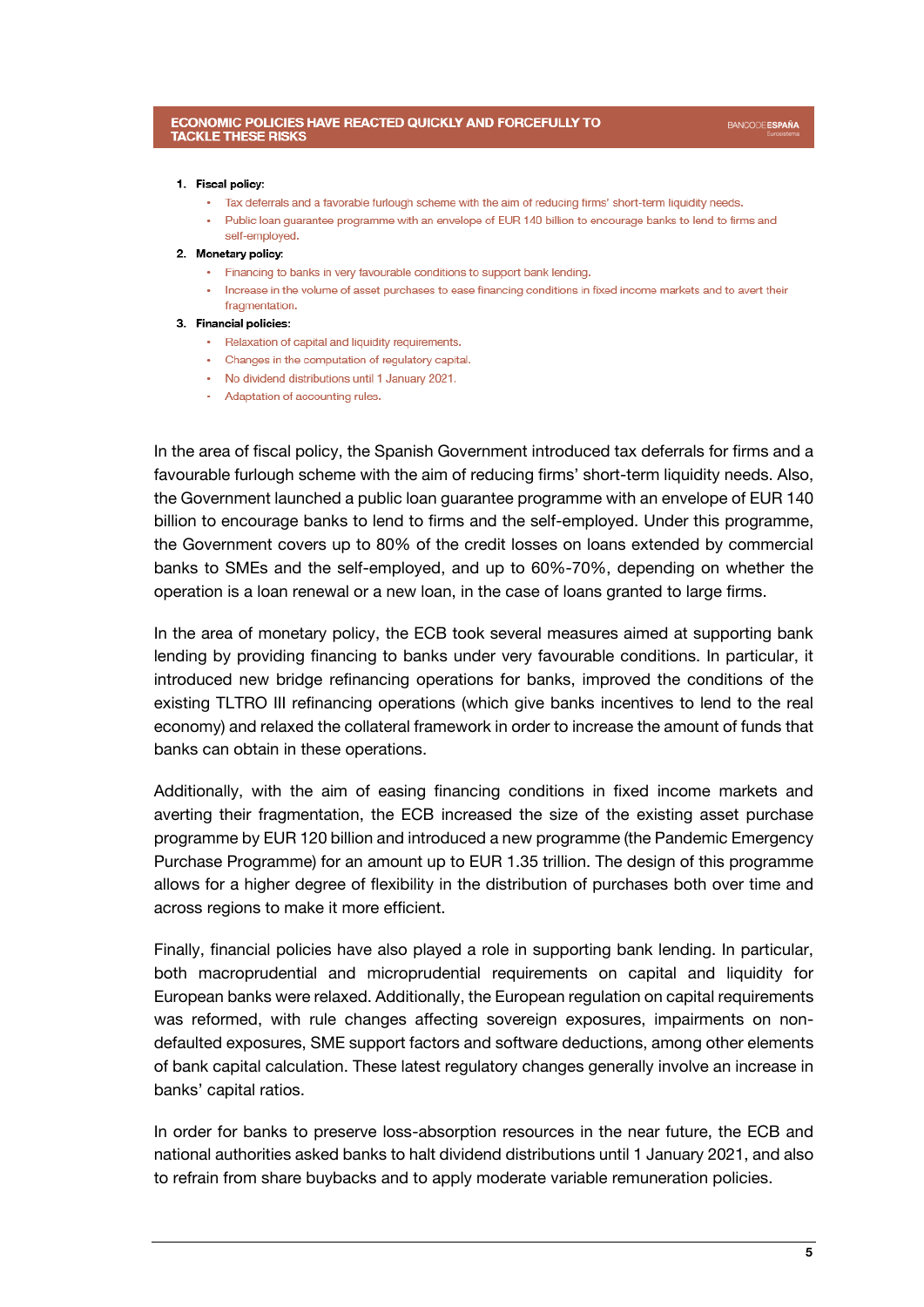Accounting rules have been adapted to allow full recognition of the benefits of credit support policies such as government loan guarantees, and to avoid the mechanistic reclassification as non-performing of loans to borrowers with temporary liquidity pressures, but with a sound solvency position.



The available evidence suggests that these measures have contributed to easing firms' financing conditions. For example, the results of the Bank Lending Survey show that, in the second quarter of this year, Spanish banks eased credit standards in the segment of lending to firms. This behaviour contrasts with the significant tightening in those standards observed after the Lehman bankruptcy in October 2008. Apart from the quick and forceful policy response, the different reaction of credit supply this time may also be related to the better starting financial position of the banking system and, in particular, the higher capital buffers accumulated by banks in recent years that allow them to absorb credit losses. Also, the different nature of the current crisis has probably played a role. The COVID-19 crisis originated outside the economy and the financial system, whereas the Great Financial Crisis broke as a result of imbalances in the financial system.

In fixed income markets, credit conditions, which tightened significantly between end-February and mid-March, started to improve after the announcement of the introduction of the PEPP on 18 March. In particular, the average yield of investment-grade long-term bonds issued by Spanish companies fell by around 100 bp thereafter, standing currently at 20 bp above the pre-crisis level.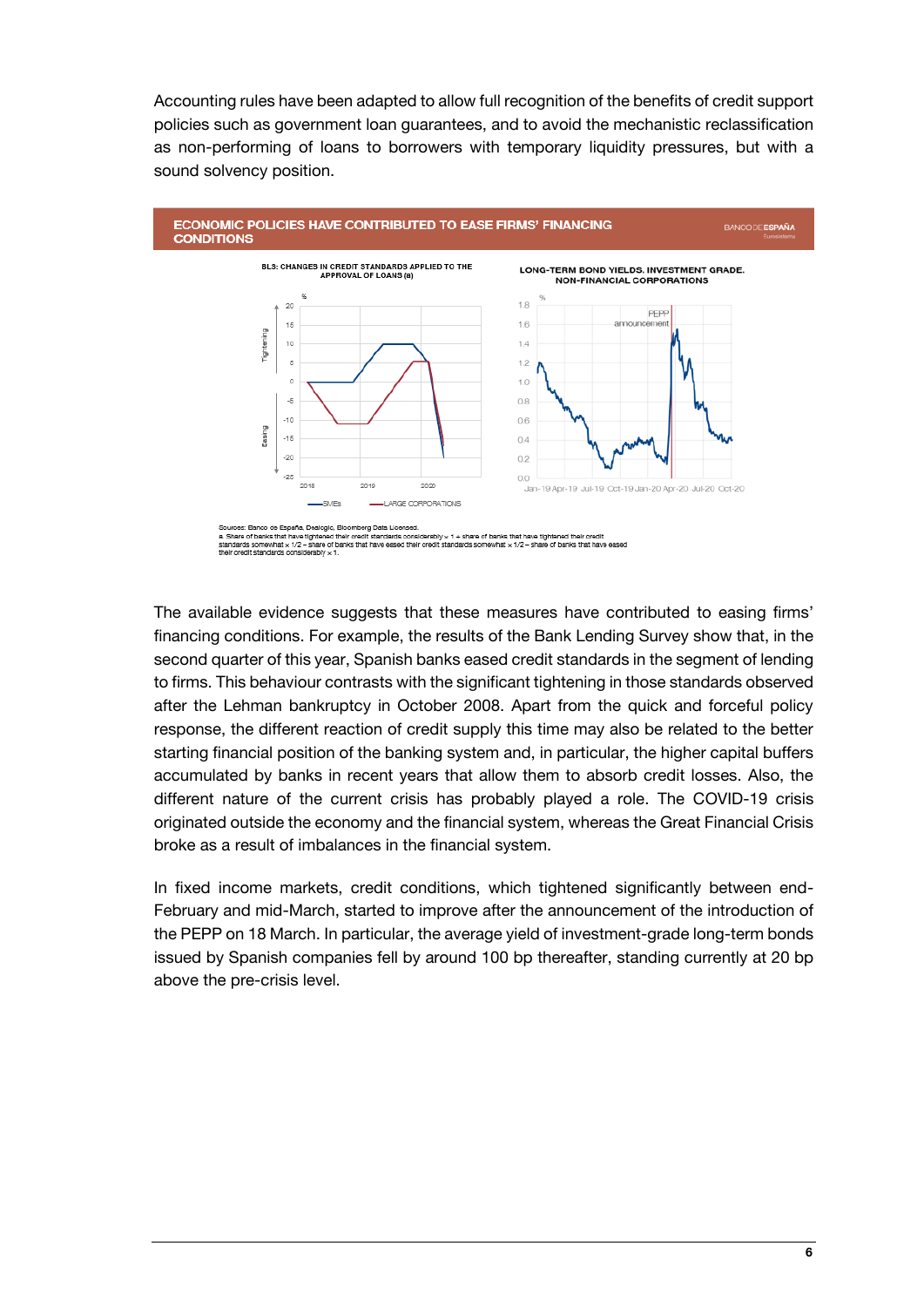





Firms have taken advantage of the improvement in financing conditions in both bank lending markets and fixed-income markets and have resorted to debt to cover part of their higher liquidity needs. The year-on-year growth rate of debt increased from 1.3% in February to 6.2% in May. Since then, there has been some deceleration and the latest figure, for August, shows a year-on-year rate of 4.2%. The breakdown by instrument shows that the bulk of new debt has been in the form of bank lending extended by domestic banks.



The public loan guarantee programme seems to have played an important role in improving firms' access to bank loans. Up to end-September, the programme was used to extend loans to 541,000 firms and self-employed workers to the tune of more than EUR 102 billion. 62% of this amount has been granted to SMEs, 31% to large firms and the remaining 7% to the self-employed.

More granular data, available until June, show that 46% of new lending to firms between March and June was extended under the public loan guarantee programme. As expected,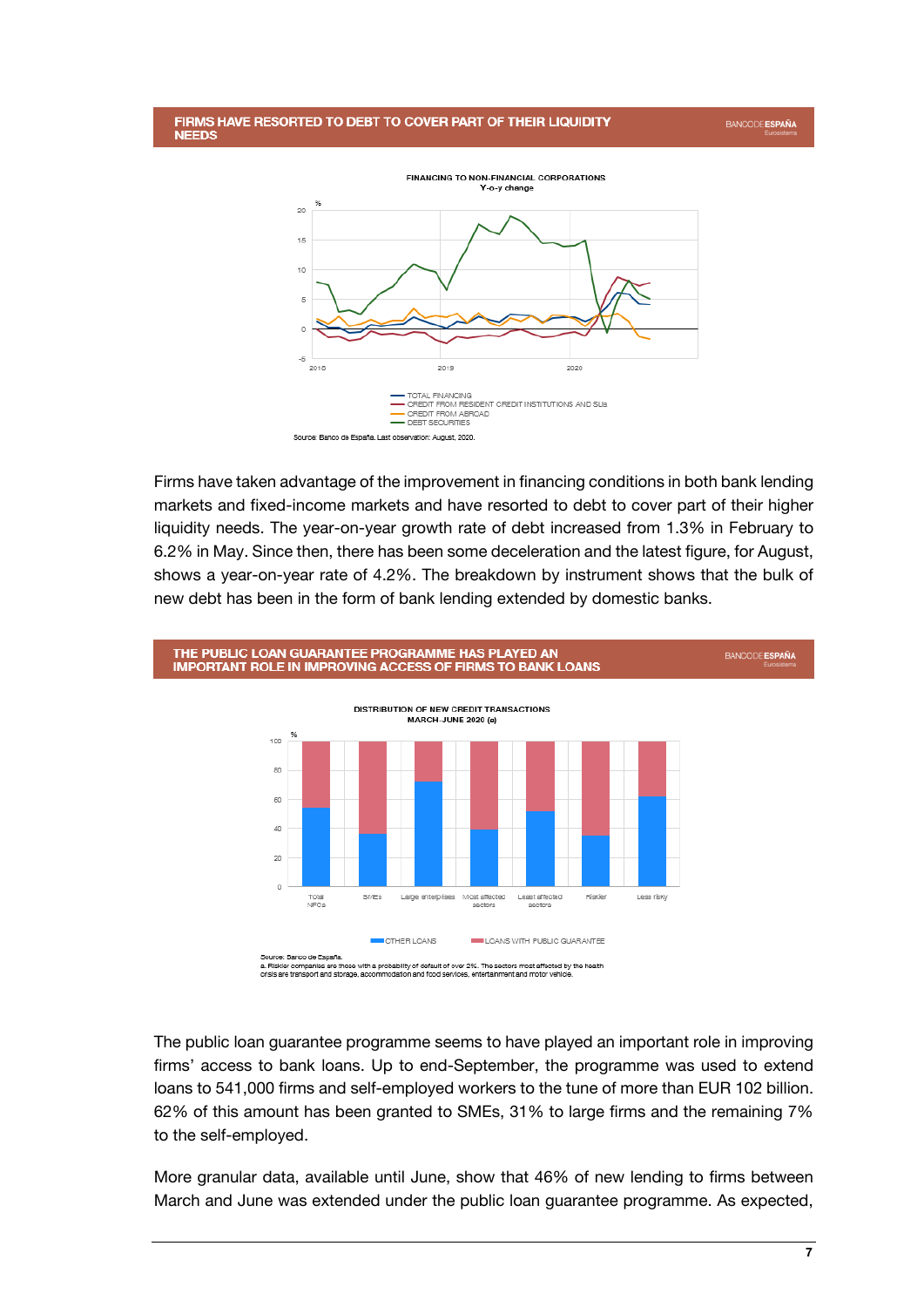the use of public guarantees was particularly high among firms facing potentially more difficult access to external funding at the current juncture, such as SMEs, riskier firms and firms belonging to sectors more exposed to the shock, with a share of guaranteed loans relative to total loans of 64%, 65% and 60 %, respectively.





Source: Banco de España.<br>a. Leverage ratio is defined as capital to total ass

Research conducted by Banco de España staff using micro data shows that the in the first half of March, just after the outbreak of the pandemic, the sensitivity of the volume of new loans granted by each bank to its capital ratio doubled. This suggested that banks required a higher level of solvency in order to maintain a constant flow of new credit. However, since the second half of March, following the introduction of the public guarantee facilities and the higher flexibility afforded by prudential regulation, this sensitivity returned to its pre-crisis level. The evidence suggests that these measures have contributed to expanding credit supply through the relaxation of capital constraints.

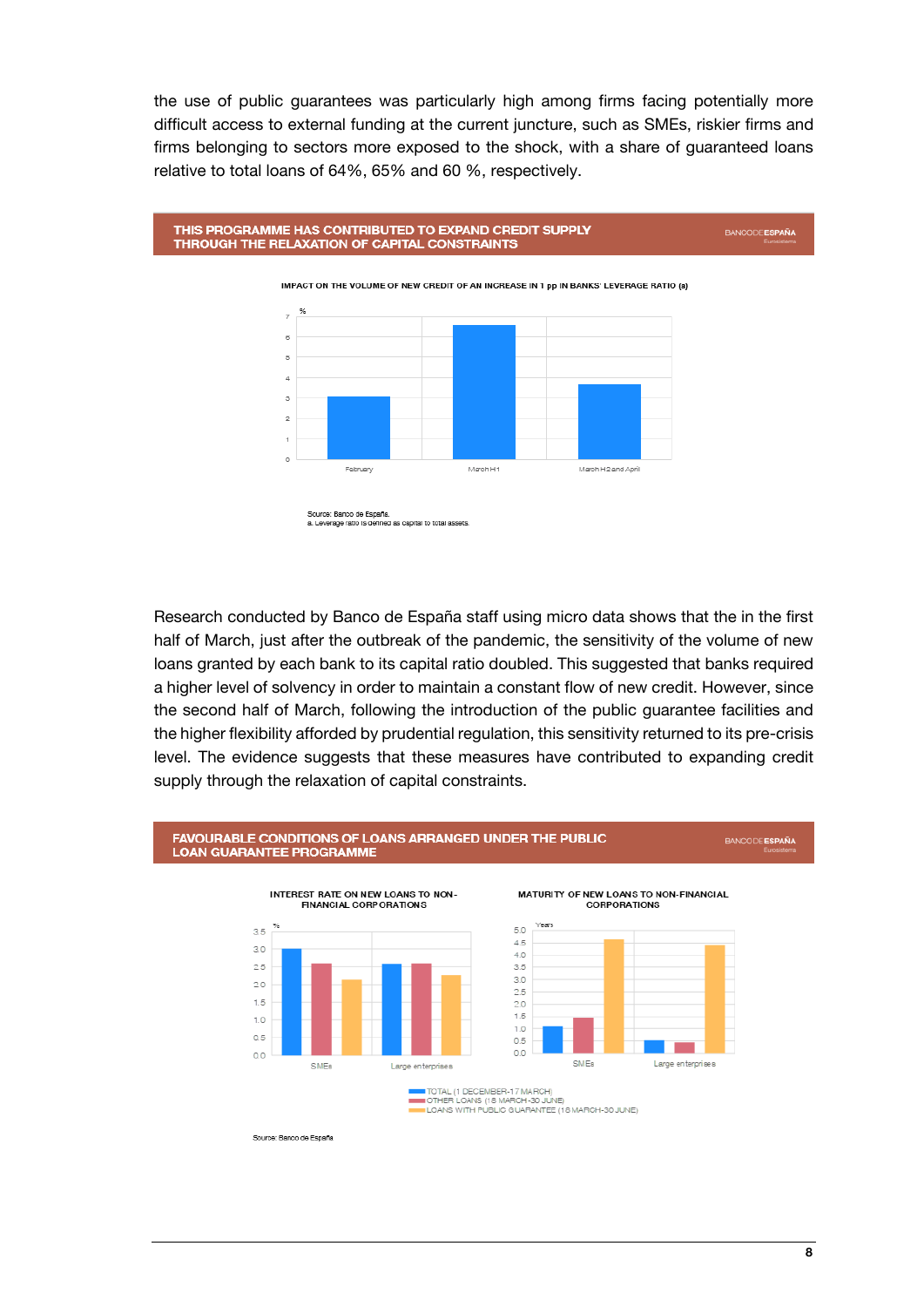Additionally, the terms and conditions of loans arranged under the public guarantee programme have been more favourable than those of comparable loan operations without this guarantee conducted both before and during the pandemic. In particular, interest rates on guaranteed loans are lower than those charged on other loans, and the average loan maturity is more than three years longer. This change in the maturity profile in firms' liabilities will help them to reduce refinancing risks in the coming years.



Firms, mostly large corporates, have also covered part of their financing needs through the issuance of fixed income securities, following the improvement in credit conditions in these markets. However, the share of new funds from this market was lower than in the pre-crisis period, especially in the case of both firms belonging to sectors hardest hit by the crisis and comparatively smaller firms.

Therefore, the previous evidence suggests that the economic policies implemented at national and supranational level have been successful in dealing with firms' short-term liquidity risks.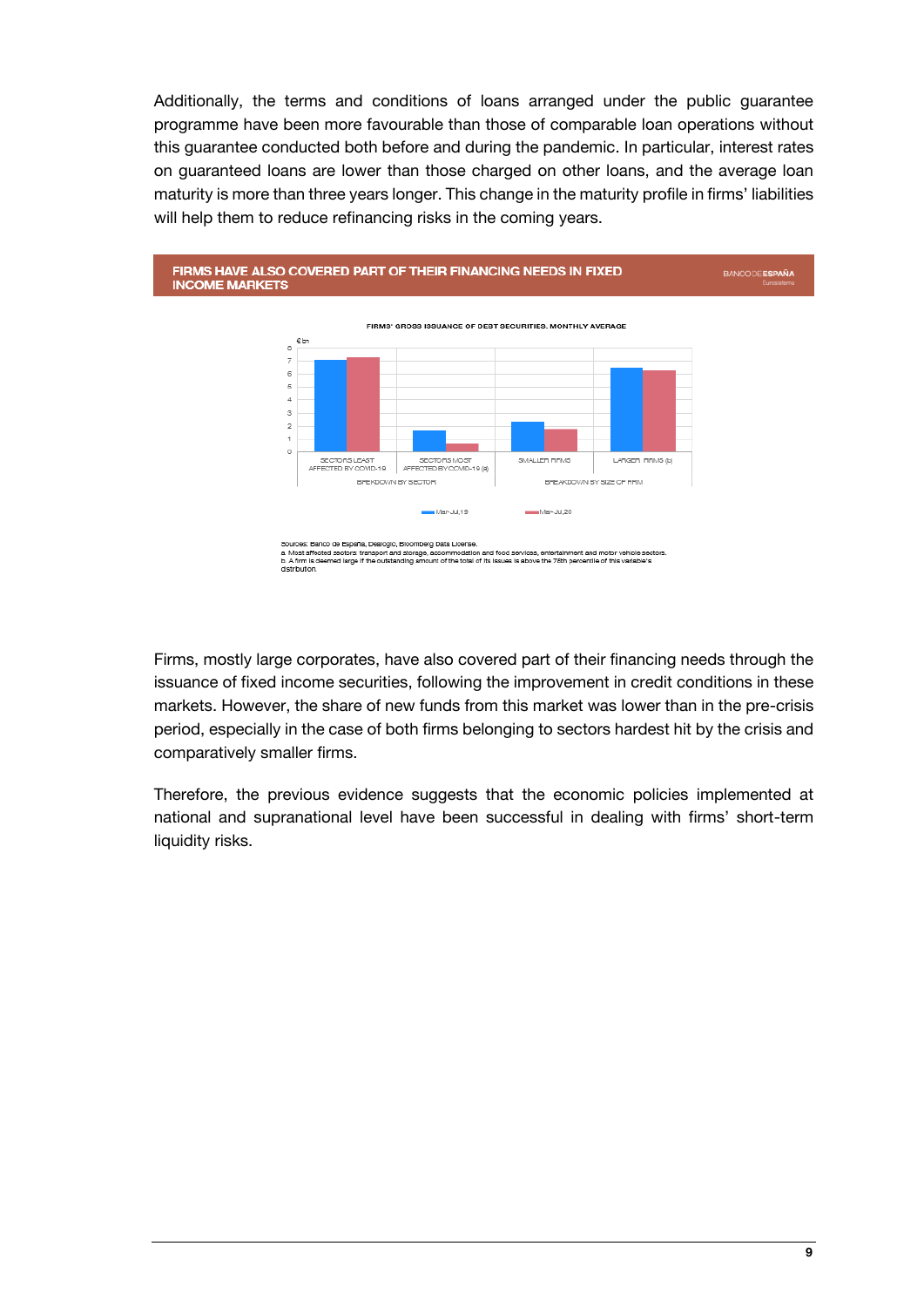#### **Firms' solvency risks**

l



Source: Banco de España<br>a. CBQ is the quarterly survey of the Central Balance Sheet Data Office.<br>b. Earnings: Gross Operating Profit + Financial Revenue. Net assets: assets net of non-interest-bearing borrowing.

Let me now focus on firms' solvency risks, which have also increased as a consequence of the COVID-19 crisis. On the one hand, the contraction in turnover has a negative impact on firms' earnings, reducing their ability to repay existing debts. On the other, firms posting losses will experience a reduction in their equity while the coverage of liquidity needs with fresh debt implies an increase in their indebtedness. As a result of these trends, firms end up with a weaker composition of their liabilities.

Available data for 2020 already show a deterioration in the financial position of the corporate sector. The Quarterly Central Balance Sheet Data Office Survey, which includes information from around 900 firms, mainly large corporates, shows that during the first half of the year the average Return on Assets (ROA) of this sample of firms fell to 2%, 2 pp below the figure for the same period in 2019. Moreover, the percentage of firms posting losses rose by more than 11 pp, to 37%.<sup>4</sup> This survey also shows that the average debt-to-asset ratio of these firms rose by 1.5 pp, whereas the debt-to-earnings ratio increased more significantly due to the sharp fall in earnings.

<sup>4</sup> See Menéndez, M. and M. Mulino (2020): "Results of non-financial corporations to 2020 Q2," Analytical Article, Economic Bulletin, Banco de España.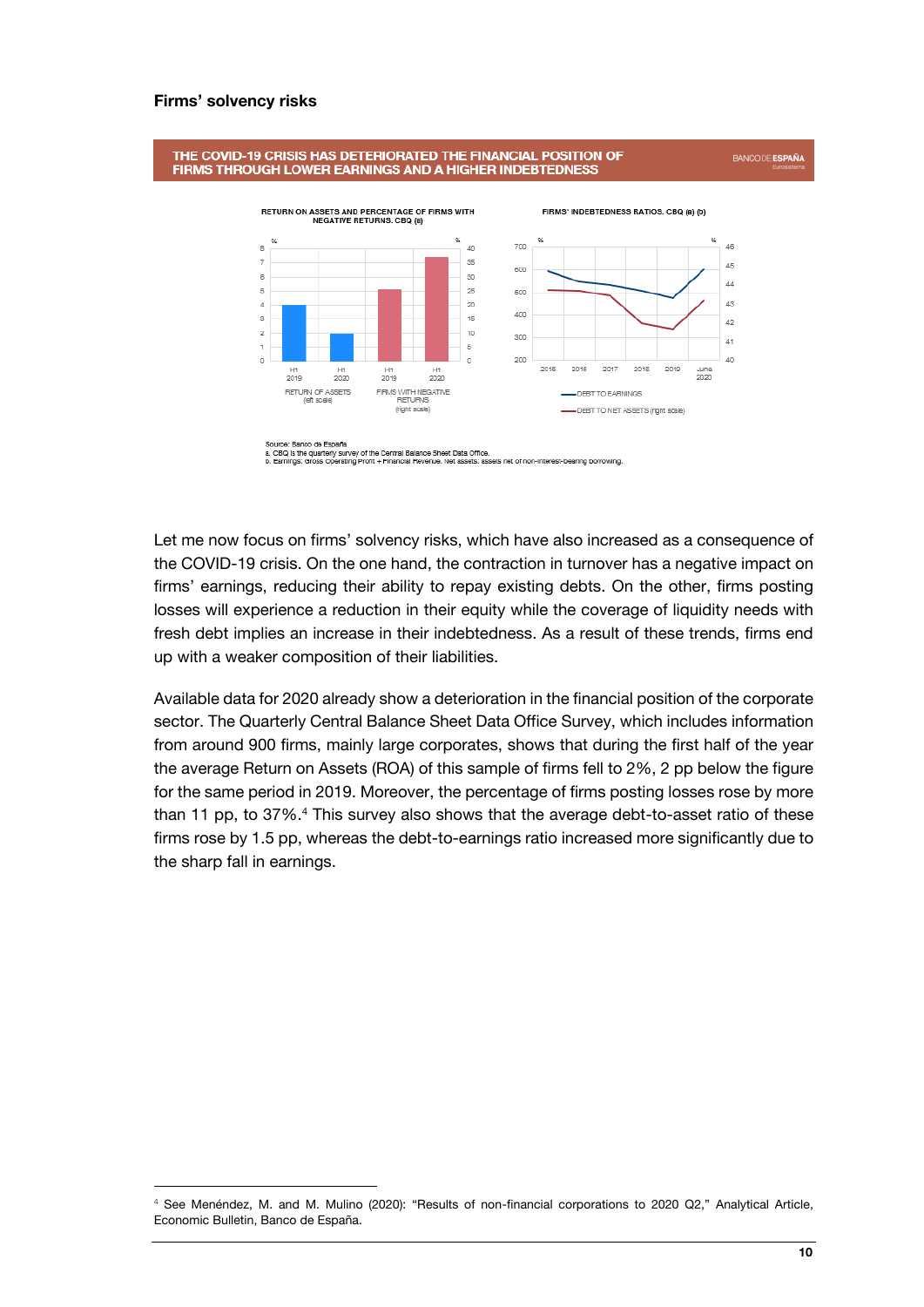#### THE SHARE OF VULNERABLE FIRMS IS EXPECTED TO INCREASE, **ESPECIALLY AMONG HARD HIT SECTORS**



Microsimulation exercises conducted by Banco de España staff confirm these trends for the overall corporate sector in 2020. According to these exercises, around half of the companies are expected post losses this year. There is, however, substantial heterogeneity within the corporate sector. SMEs and, especially, firms in sectors more exposed to the shock, such as hospitality services, leisure and motor vehicles, will be significantly more affected.

The share of firms with a high debt-to-asset ratio, proxied as net debt over net assets<sup>5</sup> above 0.75, is expected to rise by around 7 pp. This increase is non-negligible but is relatively modest given the size of the shock. This result is partly driven by the deleveraging process of the corporate sector in the years in the run-up to the crisis, which brought this ratio to moderate levels in most cases.

Companies operating in sectors more exposed to the shock will see a more significant worsening in their solvency situation, with an increase in the share of firms with a high debtto-assets ratio of more than 20 pp, in some cases.

In terms of the debt-to-earnings ratio, the share of firms in a more vulnerable position will increase more significantly due to the sharp reduction in earnings. In particular, the percentage of firms with a net debt of more than 10 times their earnings, or with positive net debt and negative earnings, will increase by over 15 pp. In those sectors hardest hit by the pandemic, this figure will increase by more than 40 pp. In any case, this indicator tends to overstate the deterioration in firms' solvency since, in most cases, the level of earnings in 2020 will not be representative of future earnings.

Higher debt and lower earnings impair the ability of some firms to repay their debts. However, the longer term to maturity and the lower interest rates on new loans granted during the crisis, compared to pre-existing debt, are significant mitigating factors as they

j

<sup>&</sup>lt;sup>5</sup> Net debt is financial debt (i.e. interest-bearing borrowing) minus liquid assets. Liquid assets are the sum of cash and other equivalent liquid assets, short-term financial investments in shares (not including shares of group companies), short-term financial investments in securities and other short-term financial investments other than credits. Net assets are assets net of non-interest-bearing borrowing.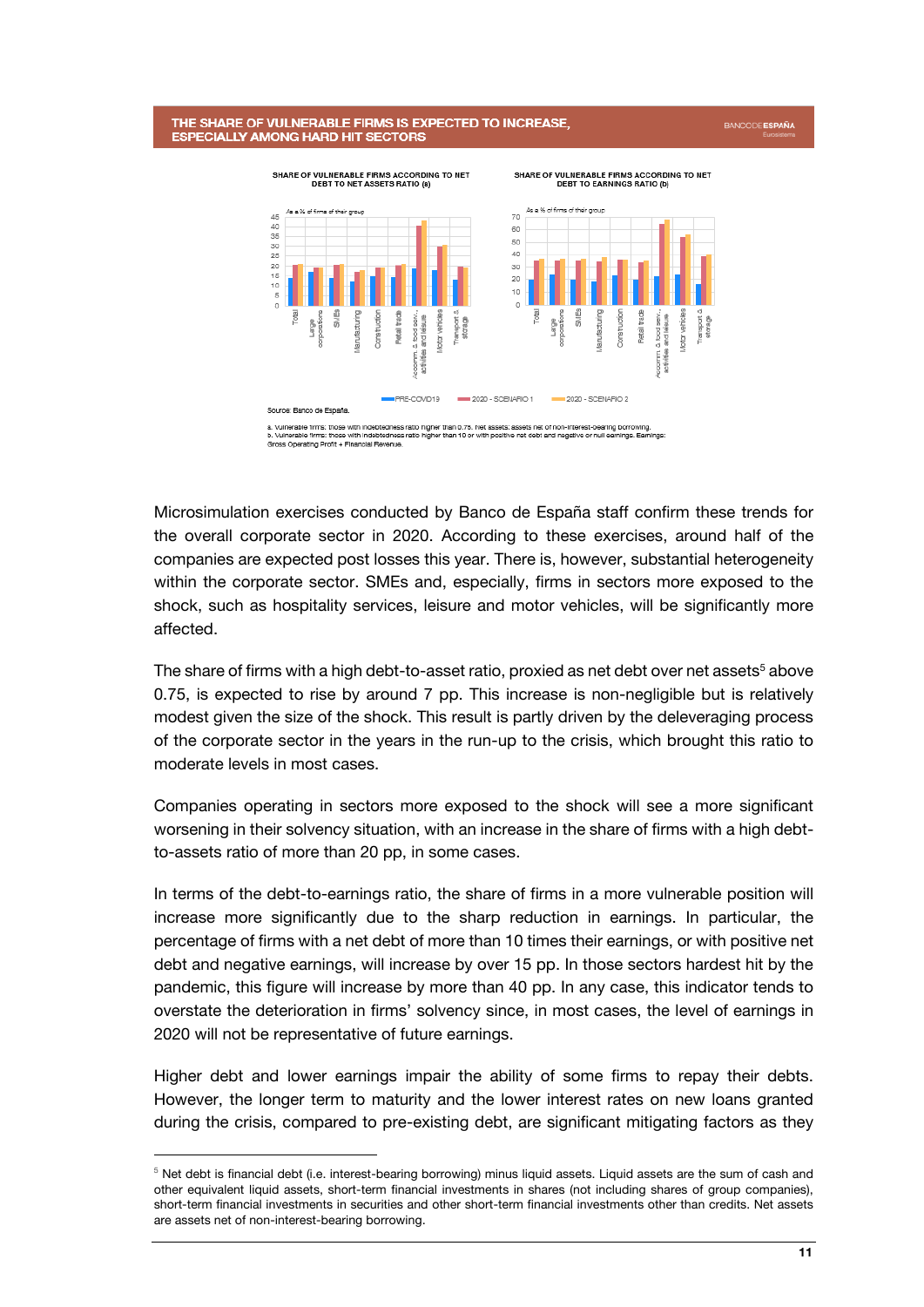contribute to reducing firms' debt burden. Also, many of the new loans, in particular among those arranged under the loan guarantee programme, include a grace period of one year, a feature which contributes additionally to reducing the burden of debt in the short term. In the future, firms' debt burden will mainly depend on the extent of the economic recovery.

#### THE POTENTIAL IMPACT OF MASSIVE DOWNGRADES OF RATINGS, IN PARTICULAR OF BBB-RATED FIRMS (POSIBLE "FALLEN ANGELS"), IS A MATTER OF CONCERN



This deterioration in corporate credit quality has been reflected in rating downgrades. The downgrades have affected to 13% of outstanding volume of fixed income debt issued by Spanish corporates. More than 6 pp of this change corresponds to downgrades within the investment-grade category, almost 5 pp to movements within the high-yield category, and less than 3pp to a downgrade from investment grade to high yield. Downgrades, which have decelerated in recent months, have affected to a smaller share of firms in comparison to the global financial crisis. A similar picture is observed both at the European and global levels.

However, we cannot rule out another wave of rating downgrades if economic outlook deteriorates significantly. Past experience shows that extensive credit rating downgrades below investment grade in the corporate sector can generate adverse second-round effects that exacerbate crises. A recent study by the European Systemic Risk Board illustrates how important this vulnerability may be<sup>6</sup>. Specifically, it is estimated that investment funds and insurance companies hold the bulk of BBB rated corporate debt holdings, one-third of which are associated with sectors considered to be pandemic-sensitive. A large-scale downgrading of this debt to below investment-grade status would entail considerable potential losses for the entire European Union financial system.

Credit rating agencies play a fundamental role in this process. Accordingly, when making their assessments, they need to take into account the long-term outlook for the corporations concerned and avoid excessively procyclical behaviour. Indeed, this time round, credit rating agencies appear to have been more cautious than in the global financial crisis. In any event, the results of this exercise show the systemic importance of this vulnerability and the need to be ready to provide a sufficient, internationally coordinated response, depending on how the pandemic develops worldwide.

l

Source: Thomson Reuters

**BANCODE ESPAÑA** 

<sup>6</sup> "A system-wide scenario analysis of large-scale corporate bond downgrades", European Systemic Risk Board Technical Note, July 2020.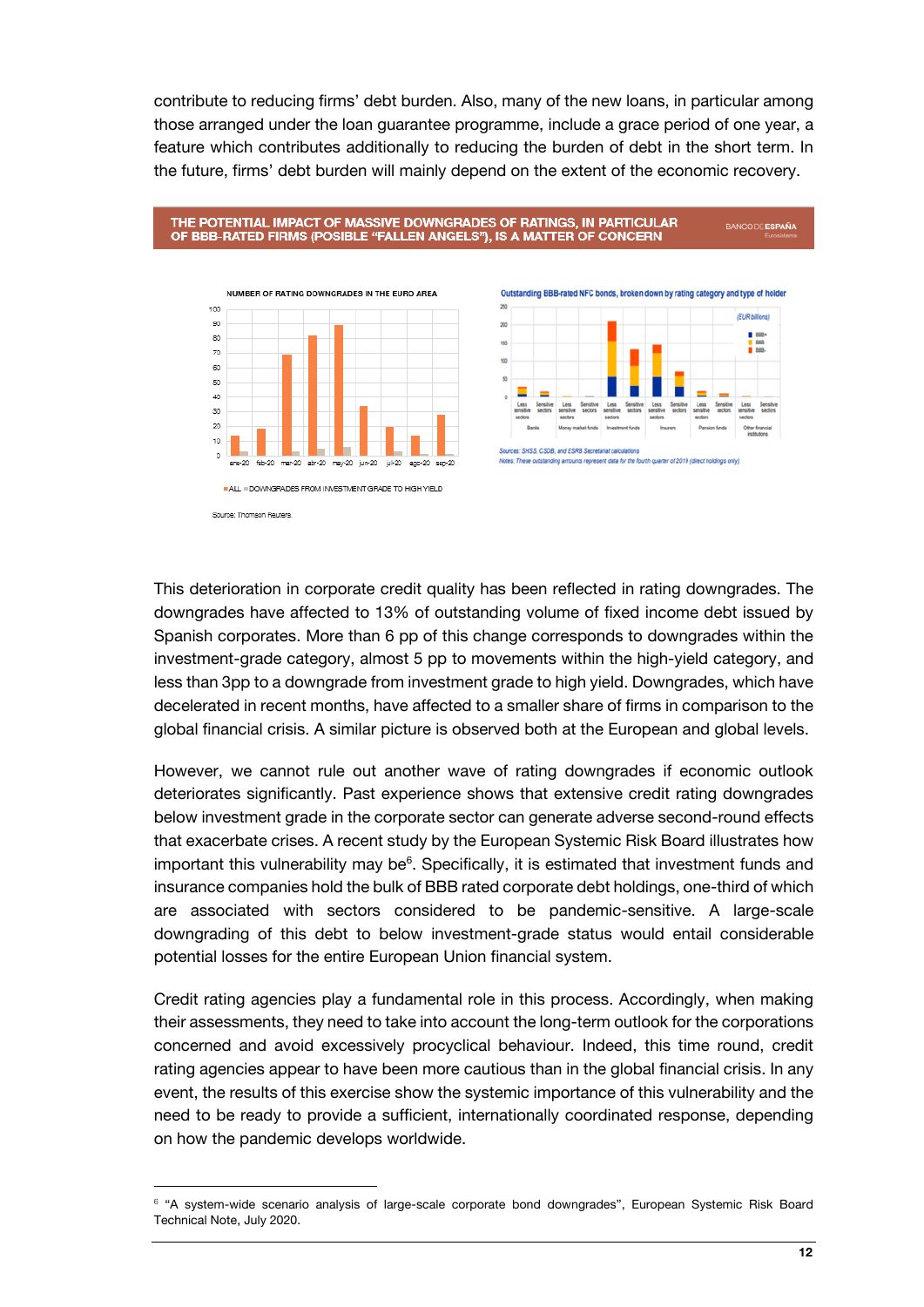# **Economic policies to tackle the challenges ahead**

I will focus the final part of my speech on the challenges ahead. The economy is currently recovering gradually; but as I explained at the beginning of my presentation, the recovery is incomplete, uneven and subject to a high degree of uncertainty mostly related to how the pandemic will evolve. This means that corporate sector risks will continue to be relevant until the pandemic is under control, especially for those companies more affected by the shock. Let me summarize now how, in my view, the course of action should be under the current macroeconomic environment.

## **ECONOMIC POLICIES TO TACKLE THE CHALLENGES AHEAD**

**BANCODEESPAÑA** 

#### • Policies supporting firms:

- These policies are warranted under the current challenging macroeconomic environment.
- Policies should be adjusted by targeting those firms more affected by the shock.
- A more selective approach that gives priority to supporting viable business projects should be considered.
- . Support in the form of transitory equity injections or direct grants should be given priority over debt based
- support. **Resolution of debt problems:** 
	- For highly indebted firms with a viable business, debt restructuring should be facilitated.
	- . Firms with no viable business model, an orderly exit from the market should be facilitated.
- . Other structural policies may foster the change in the composition of firms' liabilities towards a higher share of equity
	- More neutral tax treatment between debt and equity in the corporate income tax.
	- Development of equity markets.

First, economic policies should continue providing support to the economy. In particular, we should avoid an early termination of support measures because this may give rise to socalled cliff effects. Policymakers should be vigilant regarding risks and stand ready to introduce further stimulus if the macroeconomic outlook deteriorates further. This is of course particularly important as regard fiscal measures.

In the particular case of micro and macro-prudential policies, as reiterated by the Basel Committee on Banking Supervision, banks should make use of the Basel III capital and liquidity buffers during this crisis to absorb financial shocks and to support the real economy by lending to creditworthy households and businesses. In this regard, supervisors will allow banks sufficient time to restore buffers, taking account of economic and market conditions as well as the circumstances of individual banks. And institutions' dividend distribution and compensation policies should remain highly prudent until the current uncertainty abates and a solid economic recovery takes root. In parallel, it is necessary to ensure that the different flexibility measures applied do not lead to delayed recognition of actual quality impairment of credit exposures and provide institutions with the incentives necessary to maintain the appropriate standards.

On the monetary policy front, the fragility and heterogeneity of the recovery in the euro area, projected medium-term inflation far below our objective and a nominal effective exchange rate that has, in recent months, offset a large part of the ECB stimulus measures lead us to conclude that there is no room for complacency. Significant monetary stimulus will have to be maintained until we achieve a solid recovery. Moreover, we cannot rule out the possibility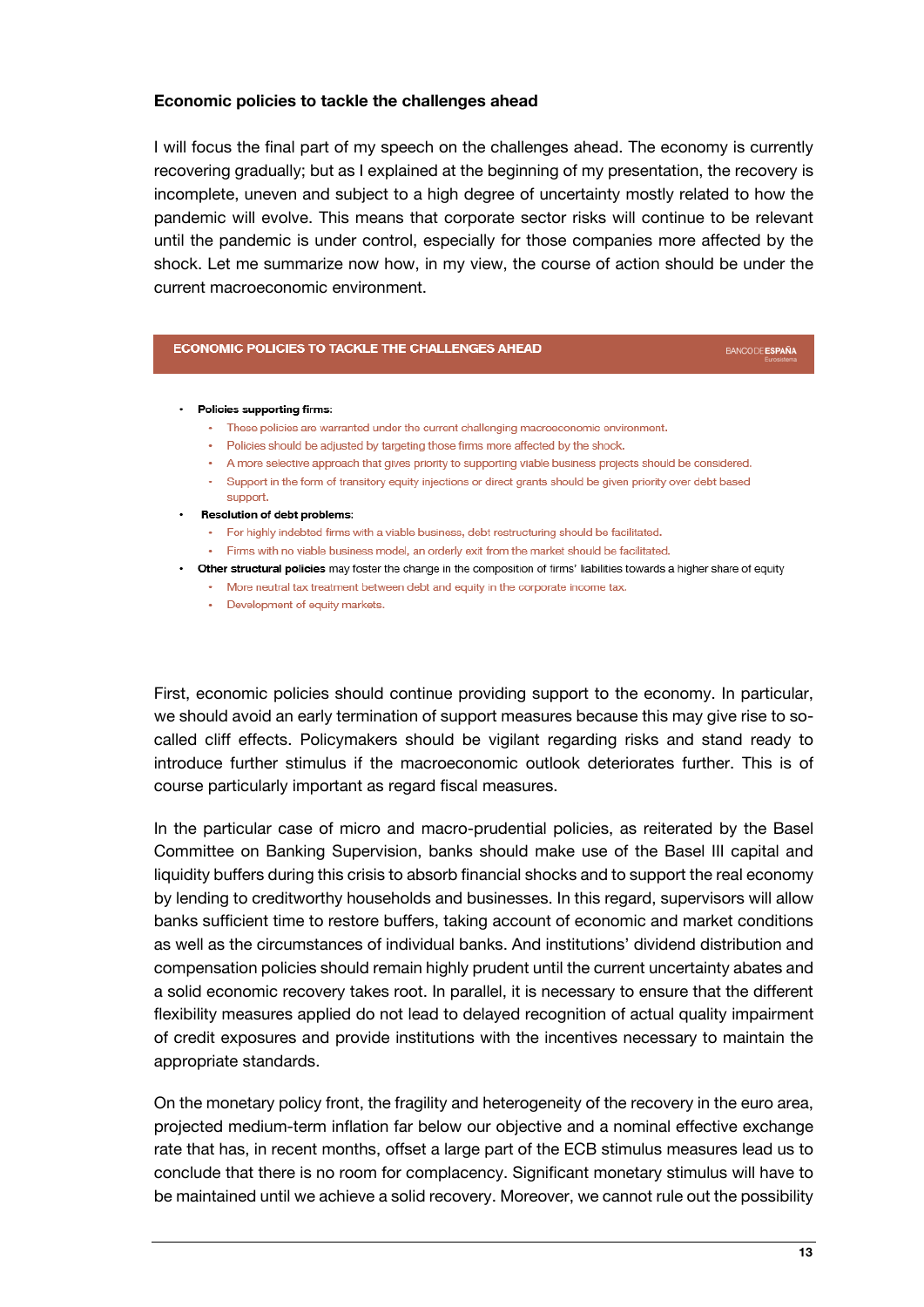that the measures described above may have to be recalibrated, or new measures introduced, in order to fulfil our price stability mandate, understood always in a symmetrical manner. It is also crucial that we retain flexibility in the implementation of our asset purchase programmes, to avert any potential financial fragmentation problems.

Second, in the current phase of the crisis, in which problems are more concentrated in specific sectors, policies aimed at supporting firms should be adjusted by targeting them on those firms most affected by the shock. In addition, a more selective approach that gives priority to supporting viable business projects should be considered.

In the particular case of loan guarantee programs, it may be necessary to expand these facilities in future, but some of their parameters could be adjusted (i. e. the percentage of public guarantee) in order to incentivize lending by banks to viable firms.

Finding the right balance between continuing to provide the necessary protection and maintaining a sufficient degree of selectivity will require the practically constant reassessment and adaptation of these instruments in coming quarters.

Third, so far, fiscal support has focused on averting the materialisation of liquidity risks. This strategy has been very successful in this regard, but firms have accumulated more debt as a result. Further accumulation of debt might prove unsustainable for firms with a high level of indebtedness. Here, public support in the form of temporary equity injections could be an option to explore, especially in the case of large companies where this option seems more feasible. The Spanish Government has already set up a public fund that can be used for that purpose. For other firms, direct grants could be considered.

Debt restructuring could be a beneficial option for both lenders and borrowers in the case of highly indebted firms with a viable business. To smooth this process, insolvency mechanisms should be improved to make them more efficient. In Spain, these procedures tend to be very lengthy, taking an average of three-and-a-half years<sup>7</sup>, destroying company value in the process, and in many cases lead ultimately to the piecemeal liquidation of the firm. To prevent the congestion of courts, out-of-court settlements could be incentivised. And in the medium to longer term, resources devoted to specialised courts could be strengthened with the aim of speeding through the resolution of these processes.

In the case of firms with no viable business model, an orderly exit from the market should be provided for. A prompt resolution of this process will benefit the structural adjustment of the economy and the reallocation of resources towards more productive firms.

Four, our goal should be to ensure that the present crisis neither gives rise to a widespread tightening of financial conditions nor causes serious damage to our financial system. In the context I have described of an uneven and uncertain recovery, we cannot rule out the possibility that the risks identified may materialise or that their impact and persistence may be greater than expected.

In this sense, in the banking sphere, the response to the possible materialisation of these risks can only be at the European level, given the commitment to the Banking Union. In this response, the completion of Banking Union with the launch of a fully mutualized European

l

 $7$  García-Posada, M. and R. Vegas Sánchez (2018): "Bankruptcy reforms in the midst of the Great Recession: The Spanish experience", International Review of Law and Economics, 55, pp. 71–95.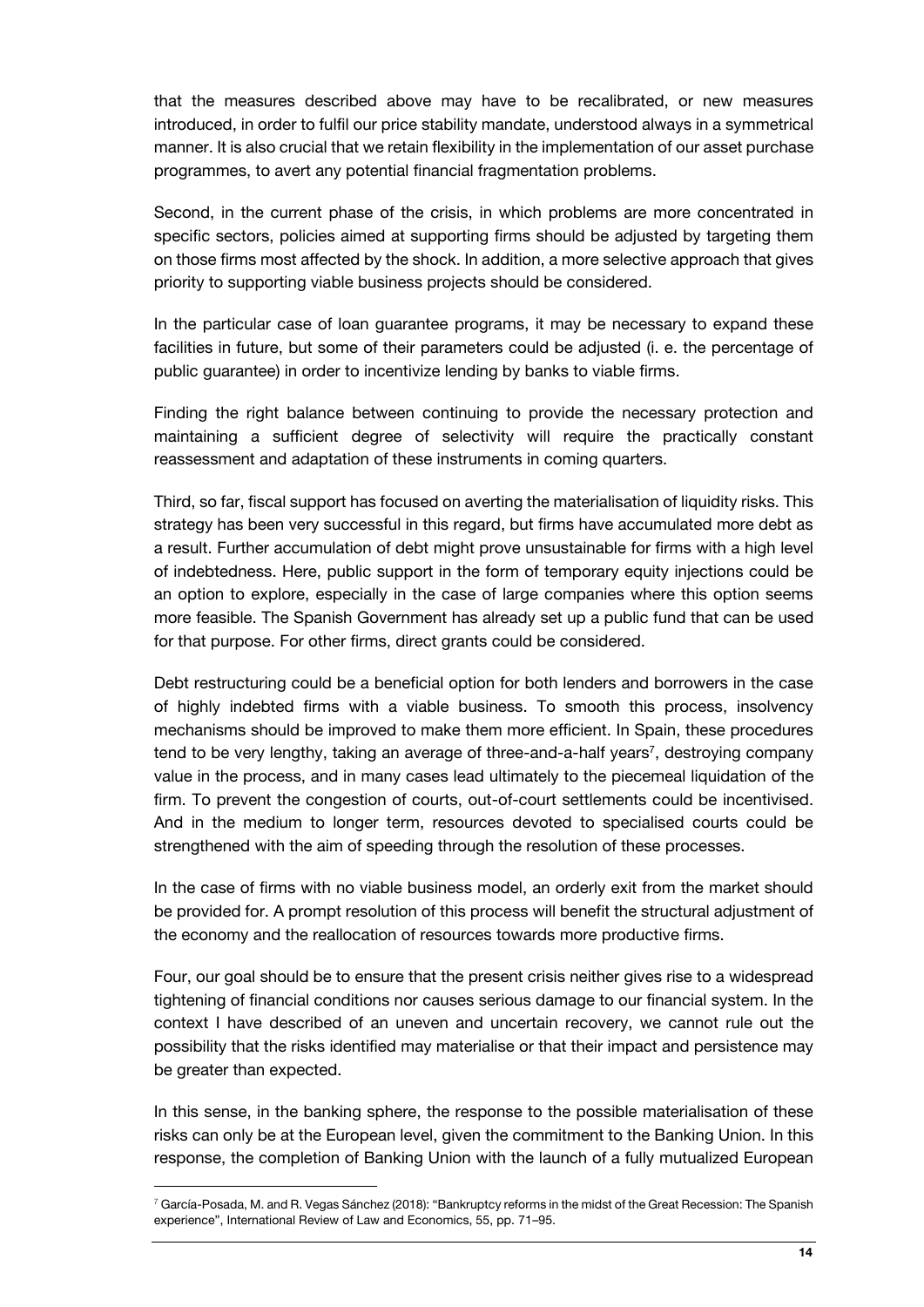deposit insurance scheme would make a decisive contribution to ensuring financial stability in the euro area, in the coming months and in the medium term.

It is also crucial to analyse how appropriate the European regulations for resolution and winding-up of credit institutions are for a hypothetical systemic crisis, or the possible role that asset management companies may play in the event of severe impairment of European financial institutions' balance sheets. The EU Member States should also make swift progress towards an agreement to create a common European procedure for administrative winding up of credit institutions. This procedure would benefit from the instruments developed for resolution of credit institutions, aiming to maximise the realisable value of the financial assets that make up the bulk of banks' balance sheets.

Finally, with a more medium-term perspective, other structural policies may facilitate the change in the composition of firms' liabilities towards a higher share of equity, such as the reform of the corporate tax treatment of liabilities and progress in the Capital Markets Union project. I will focus on these two issues in the last part of my speech.

Current corporate tax regulation in Spain and in other European countries gives preferential treatment to debt as opposed to equity, since interest payments are deducted when calculating the tax base for corporate income tax. This bias makes issuance of debt more attractive to firms than issuing equity. In this regard, a more neutral corporate tax system that treats these two instruments equally would incentivise a higher resort to equity.

Another friction that may discourage firms from issuing equity is the underdevelopment of equity markets in Europe compared to other areas such as the United States. In this connection, one of the aims of the Capital Markets Union project is to foster the development of these markets through different actions, including the removal of barriers that prevent the integration and development of capital markets.

The development of equity markets can have several benefits for the corporate sector and for the economy more generally. The resort to equity finance improves the robustness of corporate balance sheets, as a higher share of equity makes firms less vulnerable to adverse shocks such as an increase in interest rates or a fall in earnings.<sup>8</sup> This is because equity is not a redeemable liability.

Also, equity is a more appropriate instrument for the financing of high-risk projects such as those involving startups, intangibles and innovation. Access to bank lending is more difficult for the financing of these activities because capital charges are generally higher and because often these assets cannot be easily pledged as collateral.<sup>9</sup> Insofar as these activities evidence, as the empirical evidence suggests, higher average productivity, the development of equity markets can make a positive contribution to economic growth.<sup>10</sup>

Finally, the development of equity markets, together with the reduction in the home country bias in investors' portfolios as a result of progress in the integration of financial markets, would improve the private risk-sharing mechanism in the euro area. The evidence for the

1

<sup>&</sup>lt;sup>8</sup> See, for example, Kraus, A.; Litzenberger, R.H. (1973): "A State-Preference Model of Optimal Financial Leverage, "Journal of Finance. 28: 911–922.

<sup>&</sup>lt;sup>9</sup> See, for example, Brown, J. R., Martinsson, G. and B. C. Petersen (2012): "Do financing constraints matter for R&D?" European Economic Review, No. 56, pp. 1512-1529.

<sup>10</sup> See, for example, Brown, J. R., Fazzari, S.M. and B. C. Petersen (2009): "Financing Innovation and Growth: Cash Flow, External Equity, and the 1990s R&D Boom," The Journal of Finance, Vol. LXIV, No. 1.,